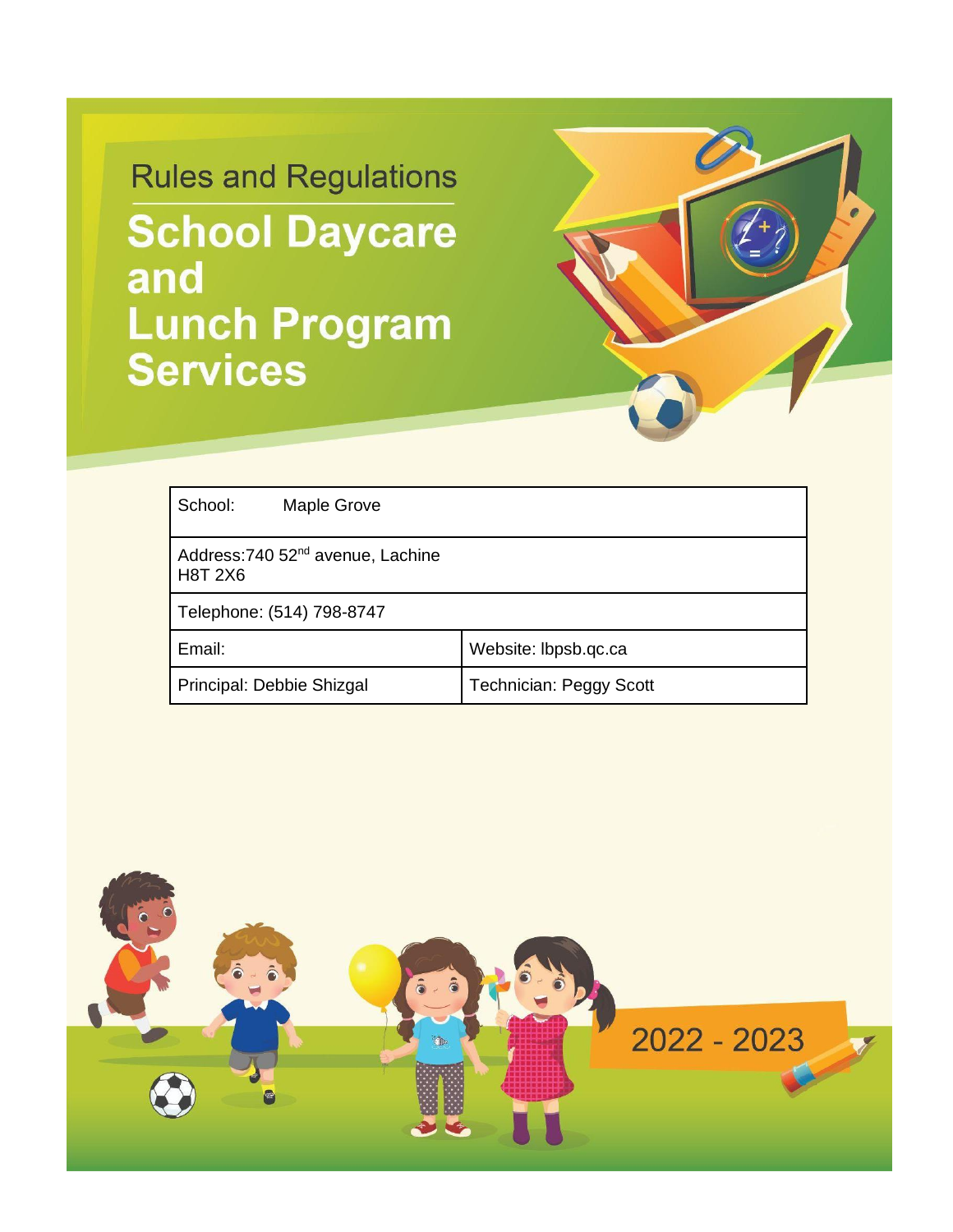# Table of Contents

|         | <b>CHAPTER ONE: Daycare Program Mission and Operation</b>      |      |
|---------|----------------------------------------------------------------|------|
|         | <b>Note for parents/guardians</b>                              | p.2  |
| $1_{-}$ | <b>Mission</b>                                                 | p.2  |
|         | 2. Program Activities & Operating Hours                        | p.3  |
| 3.      | <b>Rules of Conduct</b>                                        | p.4  |
|         | <b>CHAPTER TWO: Daycare &amp; Lunch Program Administration</b> |      |
| 1.      | <b>Users &amp; Administration</b>                              | p.4  |
| 2.      | Registration                                                   | p.5  |
|         | Attendance Change<br>a)                                        | p.5  |
|         | b) Pedagogical Day Attendance                                  | p.5  |
| 3.      | Daycare & Lunch Program Schedule & Hours of Service            | p.6  |
| 4.      | Fees                                                           | p.7  |
|         | Daycare & Lunch Fees<br>a)                                     | p.7  |
|         | Pedagogical Day Fees<br>b)                                     | p.8  |
|         | <b>Bank Fees</b><br>C)                                         | p.8  |
|         | Late Pick-Up Fees<br>d)                                        | p.8  |
| 5.      | Payments                                                       | p.9  |
|         | <b>Payment Methods</b><br>a)                                   | p.9  |
|         | b)<br>Late Payments                                            | p.10 |
|         | <b>Tax Receipts</b><br>C)                                      | p.10 |
| 6.      | Security                                                       | p.11 |
|         | a) Ratio                                                       | p.11 |
|         | <b>Absent Students</b><br>b)                                   | p.11 |
|         | c) Last-Minute Changes                                         | p.11 |
|         | Drop-Off - Pick-Up<br>d)                                       | p.11 |
|         | <b>Lunchtime Dismissal</b><br>e)                               | p.12 |
|         | f)<br><b>Emergency Measures</b>                                | p.12 |
| 7.      | Health                                                         | p.12 |
|         | <b>Nutrition</b><br>a)                                         | p.12 |
|         | Allergies & Medication<br>b)                                   | p.12 |
|         | <b>Sick Students</b><br>C)                                     | p.13 |
|         | d)<br>Emergency                                                | p.13 |
| 8.      | Communication                                                  | p.13 |
| 9.      | Daycare & Lunch Program Organization                           | p.13 |
|         | a) Arrivals & Departures                                       | p.13 |
|         | b) Personal Belongings                                         | p.13 |
|         | <b>Dress Code</b><br>c)                                        | p.14 |
|         | 10. Legal Basis                                                | p.14 |
|         | 11. Information on Daycare Parent User Committee               | p.14 |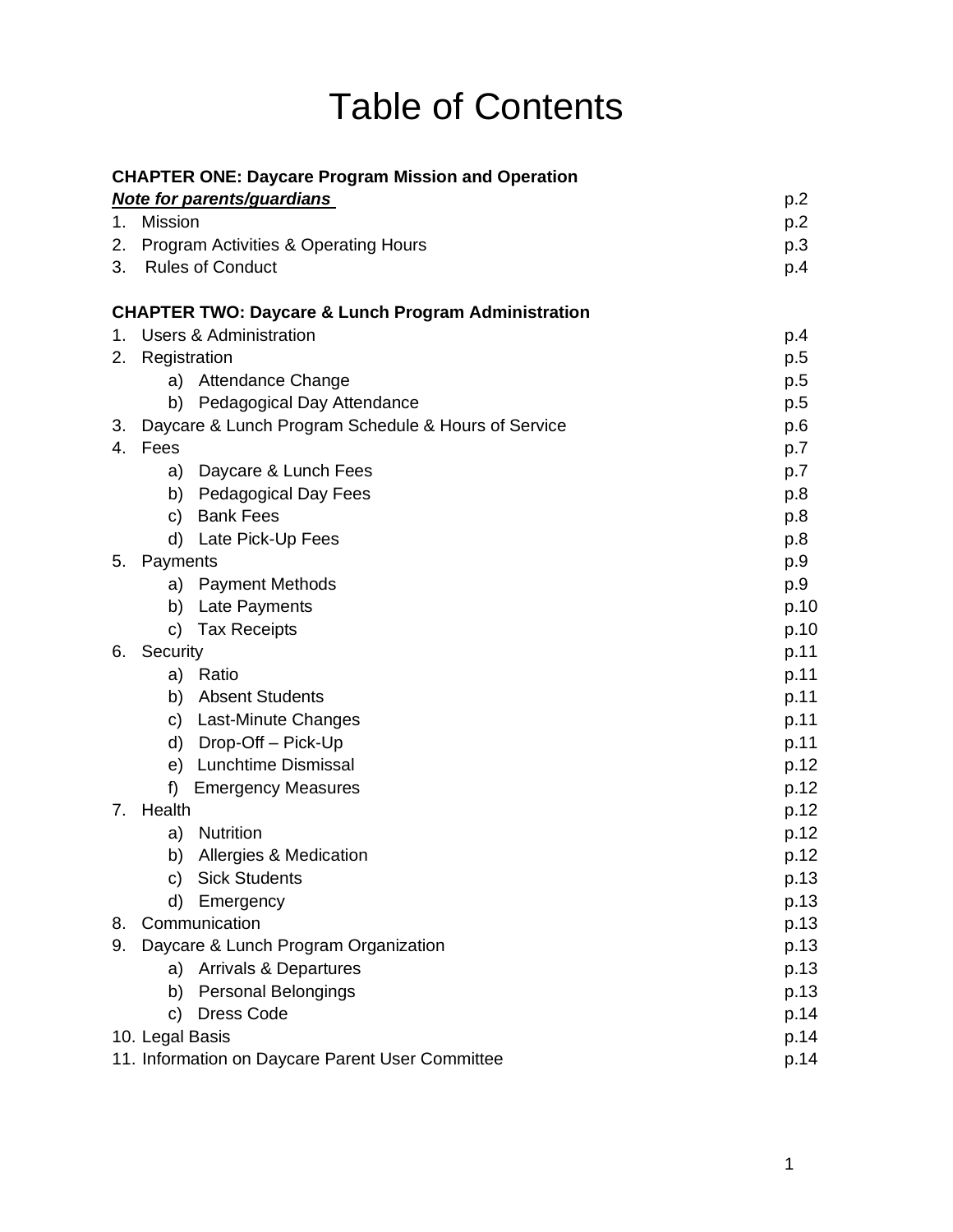#### **Note for parents/guardians:**

*The Lester B. Pearson School Board operates government subsidized Daycares. The following guide has been designed to inform parents of the policies and procedures for School Daycare and Lunch Programs Services. A registration form must be completed for Kindergarten(K4-K5) & new LBPSB students at the school. For all other elementary students, registration can be completed online in the Mozaïk portal account (once you have re -registered for school ), Completion of this registration indicates your agreement with the rules in this document. In order to use the Daycare Program, your account must be in good standing.*

# **CHAPTER 1**

DAYCARE PROGRAM: MISSION AND OPERATION

# **1. MISSION**

Our mission is to ensure the health and well-being of each student through a safe and healthy environment and encourage all aspects of their global development (social, emotional, physical, cognitive and moral) through an activity-based program that meets both the general and specific needs of each age group.

The Lester B. Pearson School Board offers quality Daycare Programs with qualified professional staff; that collaborates in the development of the daycare philosophy, within the scope of the school's educational project<sup>1</sup>. As a Daycare team, we value each student's uniqueness and recognize that they develop at their own pace, have their own interests, personality, and culture. We focus on children succeeding in a pleasant and respectful environment.



<sup>1</sup> [Regulation respecting childcare services provided at school](https://www.legisquebec.gouv.qc.ca/en/document/cr/I-13.3,%20r.%2011)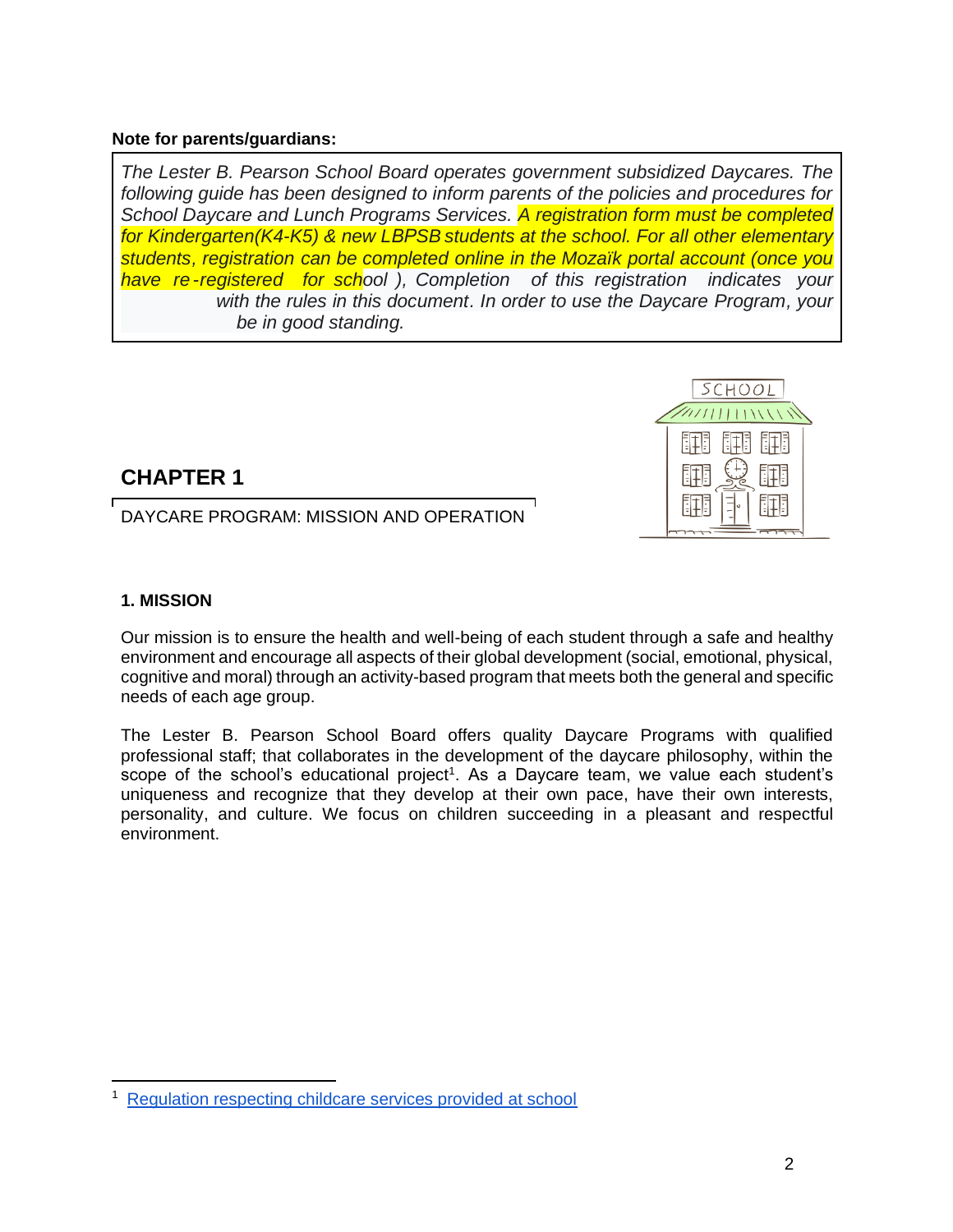# **2. PROGRAM ACTIVITIES AND OPERATING HOURS**

The Principal with the Daycare Technician assigns children to daycare and lunch groups.

The Daycare Program is available Monday through Friday according to the school calendar. Services are offered on Pedagogical Days.

Daycare educators implement planned programs based on individual school's philosophy and educational project. These programs include arts and craft, culture, science and technology, physical activity, relaxation & wellness and homework support.

Programs are planned before and after school as well as on pedagogical days.

Please be aware, if you register for Daycare Services after September 30th, we cannot guarantee your child will be placed within their age-appropriate group.





**OPERATING HOURS**

*Please check your school's website for their daily hours of operation & routine activities (snacks, homework etc.)*

- 7h00 Opening
- 7h55 Classes begin
- 11h20 Lunch period
- 12h20 Back in class
- 2h25 Classes end go to Daycare room, eat snacks and play outside
- 3h00 Supervised activities
- 3h30 Homework period (grades 1 to 6)
- 4h00 Supervised Activities
- 18h00 Daycare services close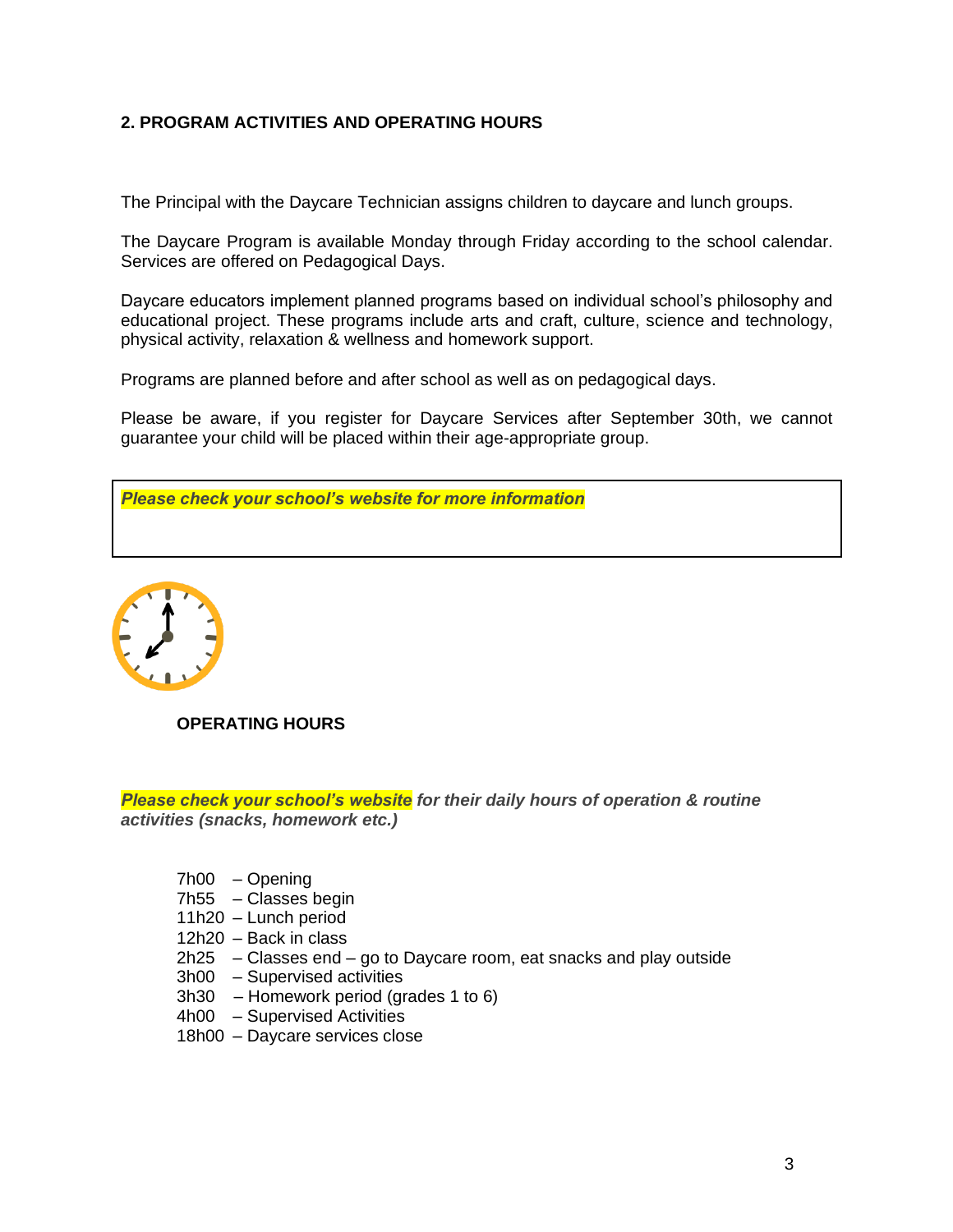# **3. RULES OF CONDUCT**

To offer continuity between the classroom and the Daycare and Lunch program services, the school rules of conduct and safety measures are applied, including during any outing outside the daycare premises. These rules are in your child's agenda or on the school website. Your collaboration is essential in order to allow complementary collaboration between the school and family. This document also specifies the Daycare rules of operation and the special rules of conduct and behavior applicable.

A student can be suspended from the Daycare or Lunch program, if the student contravenes the Safe and Caring Schools Policy<sup>2</sup>, fails to comply with the school rules of conduct and safety measures or commits acts of violence or bullying. A student can be expelled in serious or repeated cases.

*Please check your school website for more information* 

# **CHAPTER 2**

DAYCARE & LUNCH PROGRAM: ADMINISTRATION

# **1. USERS AND ADMINISTRATION**

All pre-k and elementary students registered in the Lester B. Pearson School Board are eligible to attend school daycare programs according to the school calendar. Daycare services are offered every day of the school year devoted to educational services.

Lunch programs are offered to all pre-k and elementary students registered in school. Qualified

<sup>&</sup>lt;sup>2</sup> [Safe and Caring Schools Policy](https://www.lbpsb.qc.ca/wp-content/uploads/Policy20on20Safe20and20Caring20Schools_Nov202016-v6_asof2017JAN11.pdf)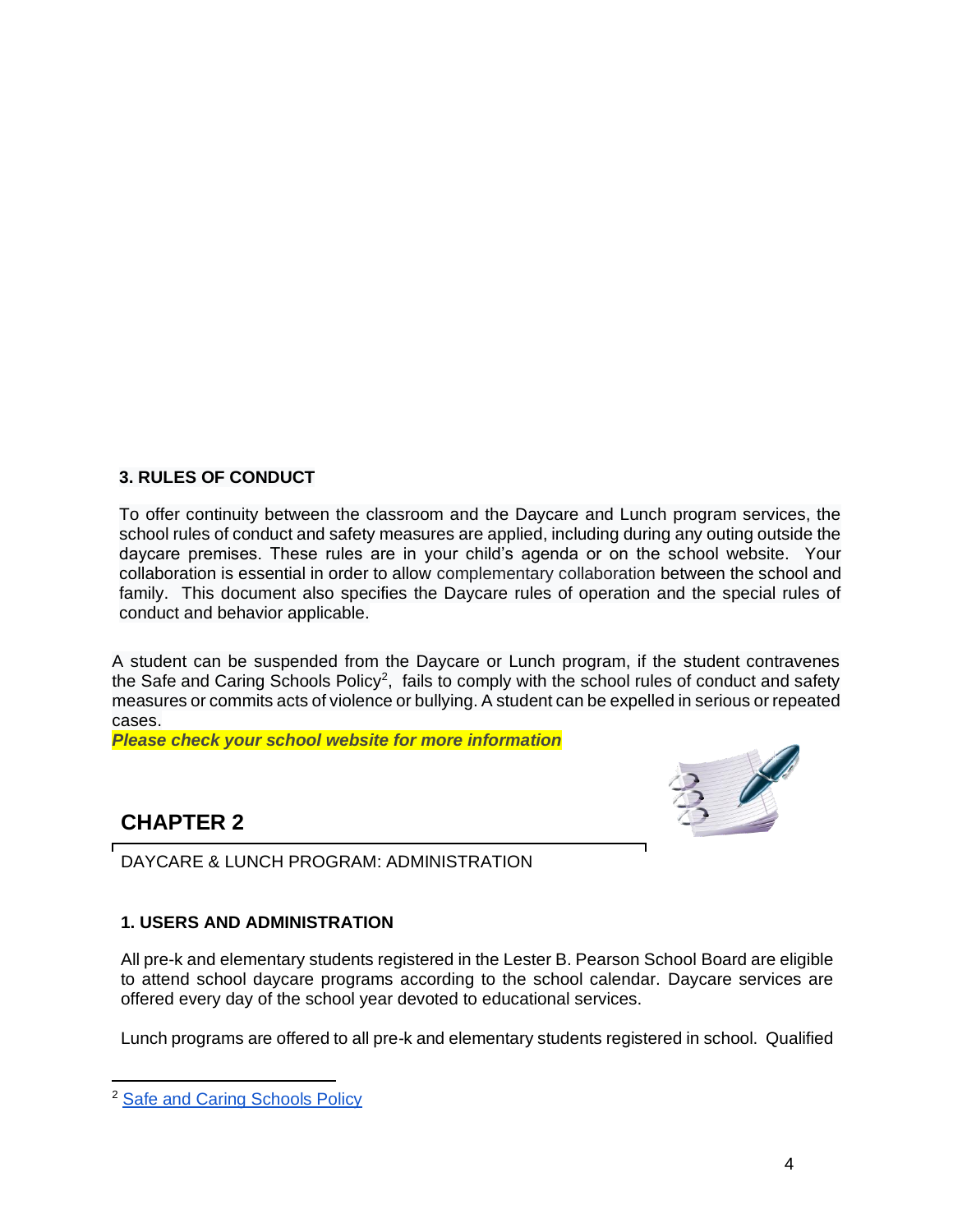personnel are hired to support this program. As per the School Daycare and Lunch Service policy, the program must be self-financed.

#### **ADMINISTRATION**

The school has a Daycare Technician who is responsible for the day-to-day operations of both the Daycare and Lunch Program.

The Principal with the Daycare Technician assigns children to daycare and lunch groups.

The Technician reports directly to the Principal, who is responsible for all aspects of the Daycare and Lunch Programs. The Daycare Technician is authorized to answer any questions.

Please contact: pscott@lbpsb.qc.ca

# **2. REGISTRATION**

*A registration form must be completed for Kindergarten(K4-K5) & any new LBPSB students at the school. For all other elementary students, registration can be completed online in the Mozaïk portal account (once you have re-registered for school).* The form must include accurate addresses, telephone numbers, e-mail addresses, for each student attending the Daycare and Lunch Program. It must also include the name and contact information of an alternate emergency contact, as well as an alternate authorized pick-up person in addition to both parents.

In order for your registration to be valid, *your account must be in good standing.* Families with outstanding balances from the previous school year/ Lester B. Pearson schools will not be admitted to the Daycare Program until the balances owing have been paid in full. Failure to make payment will be dealt with by the procedures set out by the Lester B. Pearson School Board's legal department.

It is important to note, that a child(ren) in a shared custody arrangement can only have one status. When a child(ren) is in shared custody and has mixed attendance. For example, he/she comes to the Daycare Program on a regular basis with one parent and on alternative weeks with the other parent attends the Lunch Program. For funding purposes, the chil(dren) is considered to have a regular status. In this case, the other parent will not be entitled to the provincial tax receipt (relevé-24).

# **a) Attendance Change**

Two weeks' notice is required for any change in your child's attendance schedule. This would include both Daycare and Lunch programs. *After September 30th, a maximum of 1 change per month and 3 changes per year will be accepted (A change in reservation request form*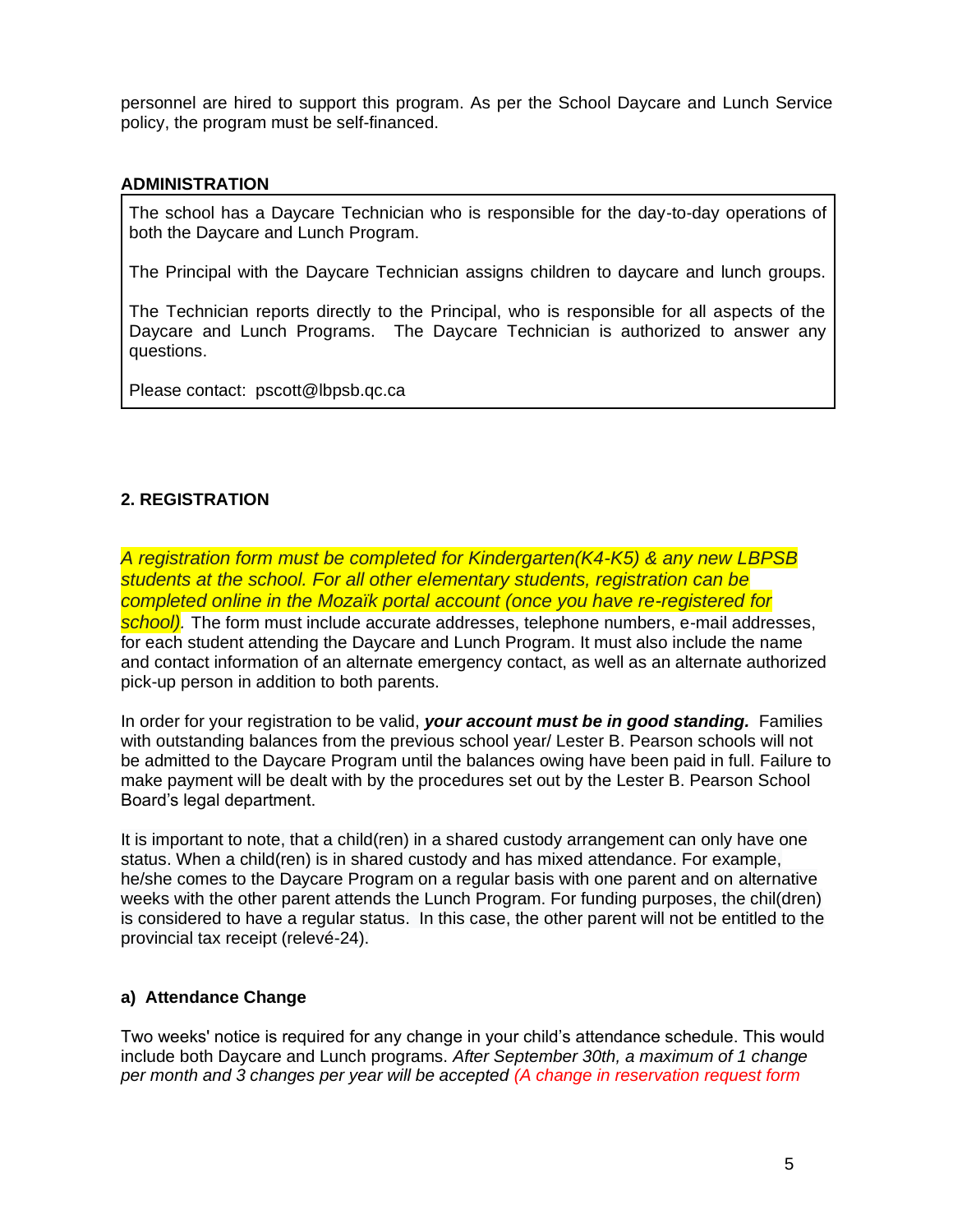*must be completed, for more information, please ask the Daycare Technician at your school).* For safety reasons and in order to adhere to government ratios the Daycare has a **NO dropin Daycare Service.**

# **b) Pedagogical Day Registration**

Daycare services are offered on Pedagogical Days. Parents must register their children for each Pedagogical Day. Registration forms for pedagogical days must be completed and the registration deadline date respected. Pedagogical Day registration forms must be handed in as per the directives. **Please check with your school Daycare on their specific procedure & dates of pedagogical days offered.**

# **b) Pedagogical Days Registration** *(continued)*

A Pedagogical Day registration form will be sent 2 or 3 weeks prior to the pedagogical day and must be signed by a parent/guardian and returned by the due date.

**In order to attend a pedagogical day, your account must be in good standing.**

The cost for pedagogical day is: • **\$10/day** (supervision fee+ activity fee (if applicable) - **subject to change** 

All pedagogical day registration changes must be sent to the Technician in writing. One week's notice is required for a refund. Our daycare hours on pedagogical days are: 7:00am to 6:00pm

# **3. DAYCARE & LUNCH PROGRAM - Schedule & Hours of Service**



# **DAYCARE SCHEDULE**

Daycare is OPEN:

- First day of school, Tuesday, August 30th, 2022
- Daycare is available according to the school calendar including pedagogical days. (see schedule below).
- *Kindergarten starting date: Tuesday, September 6th*

| Class Days                        | Kindergarten | <b>Elementary</b> |
|-----------------------------------|--------------|-------------------|
| Morning (before class) 7h to 7:55 |              | 7h to 55          |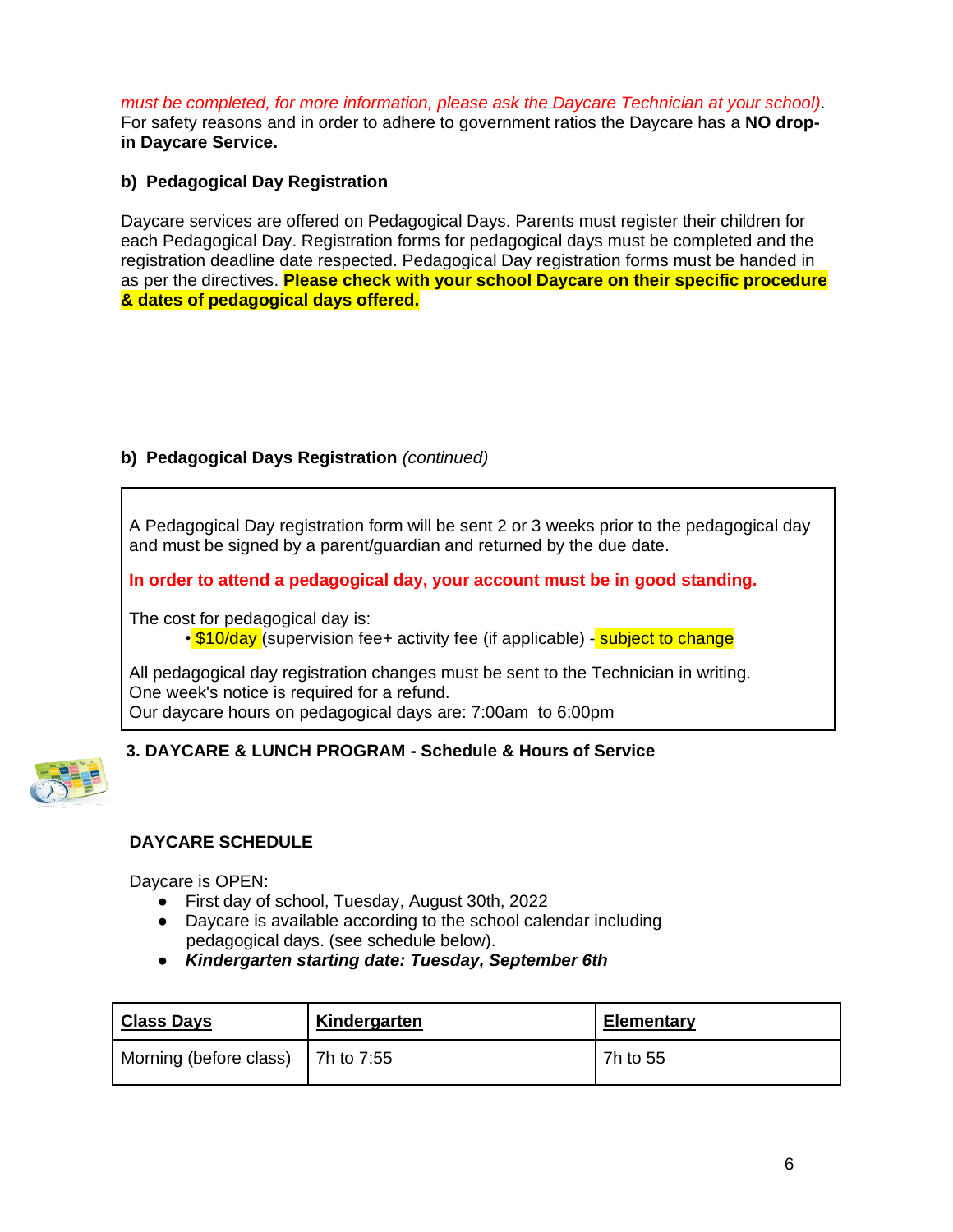| Lunch                   | $11:20 - 12:20$ | $11:20 - 12:20$ |
|-------------------------|-----------------|-----------------|
|                         |                 |                 |
| PM (after-school)       | 14:25 to 18h00  | 14:25 to 18h00  |
| <b>Pedagogical Days</b> | 7h00 to 18h00   |                 |

Daycare/Lunch Program is CLOSED:

- **Lunch Program is not available on pedagogical days.**
- Labor Day September 5th, 2022
- Thanksgiving Day October 10th, 2022
- Support Staff/Teacher convention October 14th, 2022
- Christmas Break December 26th, 2022, to January 6th, 2023, inclusive
- Spring Break March 6th, 2023, to March 10th, 2023, inclusive
- **Professional Development – Monday, March 27, 2023**
- Break April 7th, 2023– April 11th, 2023(Good Friday, Monday & Tuesday)
- National Patriot's Day- May 22nd, 2023
- Unforeseen closure (snow day etc.)-Please check our website:<https://www.lbpsb.qc.ca/>
- During the summer

# **Daycare calendar of ped day activities 2022-2023:**

- September  $23<sup>rd</sup>$  Applepicking field trip
- October  $3<sup>rd</sup>$  Science Center field trip
- November  $11<sup>th</sup>$  Exporail field trip
- November  $18<sup>th</sup>$  Cinema field trip
- January  $20<sup>th</sup> In day with animation$
- February  $13<sup>th</sup> In day with animation$
- March  $17<sup>th</sup>$  Sugaring off field trip
- $\bullet$  June  $7<sup>th</sup>$  TBD

# **LUNCH PROGRAM SCHEDULE**

OPEN:

- First day of school, Tuesday, August 30th, 2022
- Lunch Program is available according to the school calendar, **excluding pedagogical days**.
- *Kindergarten starting date: Tuesday, September 6th*

| <b>Class Days:</b> |                 | Kindergarten: | Elementary:     |
|--------------------|-----------------|---------------|-----------------|
| Lunch              | $11:20 - 12:20$ |               | $11:20 - 12:20$ |
|                    |                 |               |                 |
|                    |                 |               |                 |
|                    |                 |               |                 |

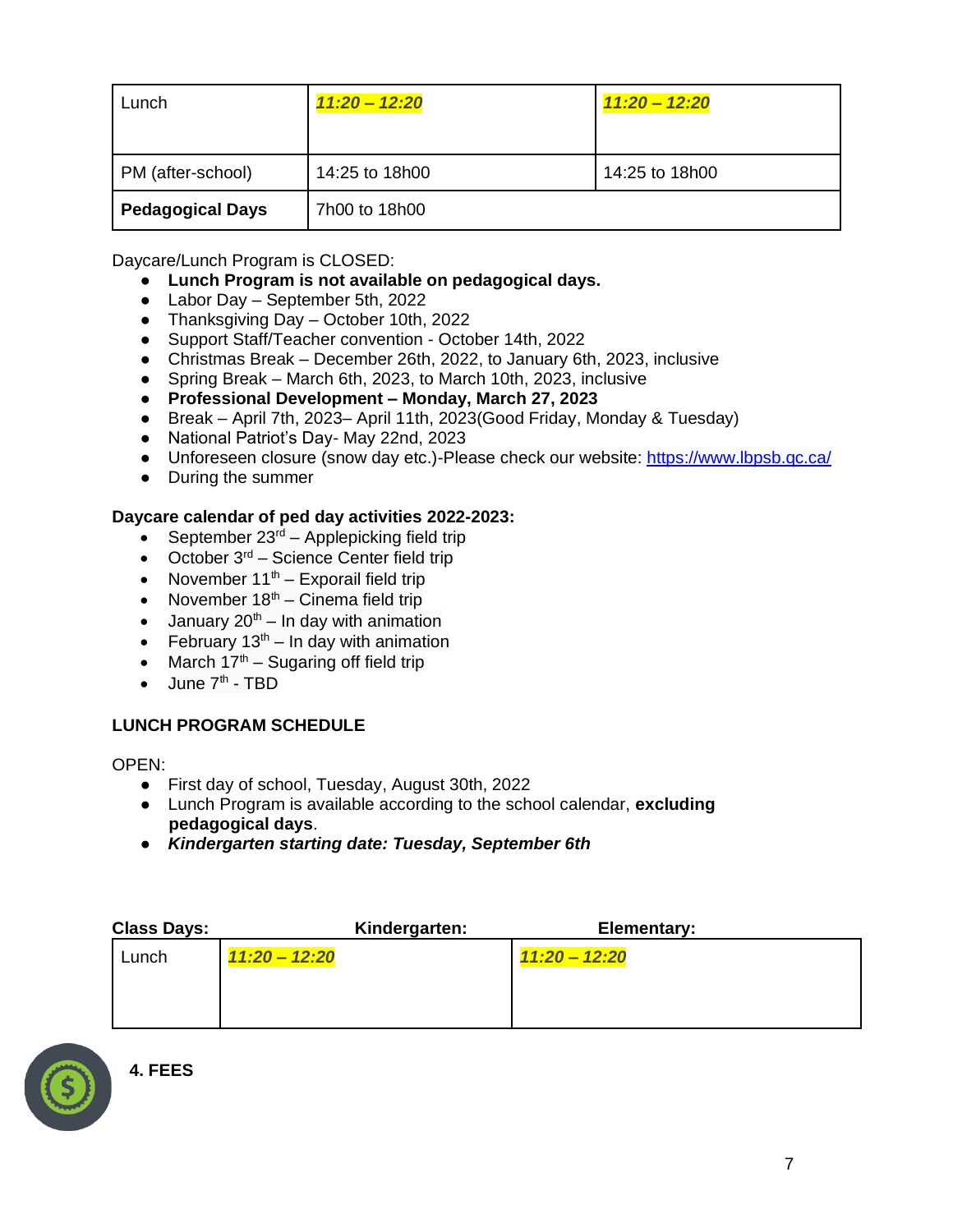# **a) Daycare and Lunch Program**

The contract (registration form) is effective for the **2022-2023** school year.

- A user can terminate the contract at any time by sending two weeks' notice. Please use change in reservation request *form* (as per information in Chapter 2a - Attendance Change). This also includes extended leaves from the school. **Please advise the Daycare Technician directly to end your reservation (Daycare or Lunch Program) for the extended absence period.**
- The School Board may terminate the contract in case of non-payment of the Daycare fees or in case of failure to comply with the Rules & Regulations.
- **Daycare & Lunch fees will be billed as per student's registration form, regardless of attendance.**
- Absences deemed refundable are those for surgeries and absences more than five (5) consecutive days with a medical note.
- A detailed statement of account will be available monthly in the Mozaïk portal account.
- Daycare & Lunch fees differ per month, as they are based on the school calendar.
- A fee schedule outline will be given at the beginning of the year.
- No refunds for shortened days.

#### **b) Daycare Fees<sup>3</sup> - school days**

*Regular:* \$8.55 per day per regular student. A regular student must attend daycare for a minimum of 2 periods per day, 3 days or more per week.

*Sporadic:* \$8.55 per day per sporadic student. A sporadic student must attend daycare for a minimum of 2 periods per day, 1 or 2 days per week. $4$ 

**Note: You will be required to include a calendar if the child(dren) is/are in a shared custody arrangement or if your days change during the week (Please contact the Daycare Technician at your school)**

| <i>**Please check your school's website for all their fees (Daycare &amp; Lunch)</i>                                                                                |        |  |  |
|---------------------------------------------------------------------------------------------------------------------------------------------------------------------|--------|--|--|
| <b>Periods:</b>                                                                                                                                                     |        |  |  |
| Morning (before class):                                                                                                                                             | \$3.00 |  |  |
| Lunch                                                                                                                                                               | \$2.00 |  |  |
| PM (after class):                                                                                                                                                   | \$3.55 |  |  |
| Maximum cost per day when registered at least 2 periods per day:<br>$$8.55$ -(Subject to<br>change, based on annual budgetary rules for the 2022-2023 school year). |        |  |  |

#### **b) Lunch fees**

The supervision contribution fee for lunch is \$2Pe.00 per student registered in the Lunch Program. Lunch fees will be billed as per student's registration form, regardless of attendance.

# **c) Pedagogical Day Fees**

<sup>&</sup>lt;sup>3</sup>MEQ - [Service de garde](http://www.education.gouv.qc.ca/contenus-communs/parents-et-tuteurs/services-de-garde/)

<sup>&</sup>lt;sup>4</sup> Subject to change, based on annual budgetary rules for the 2022-2023 school year.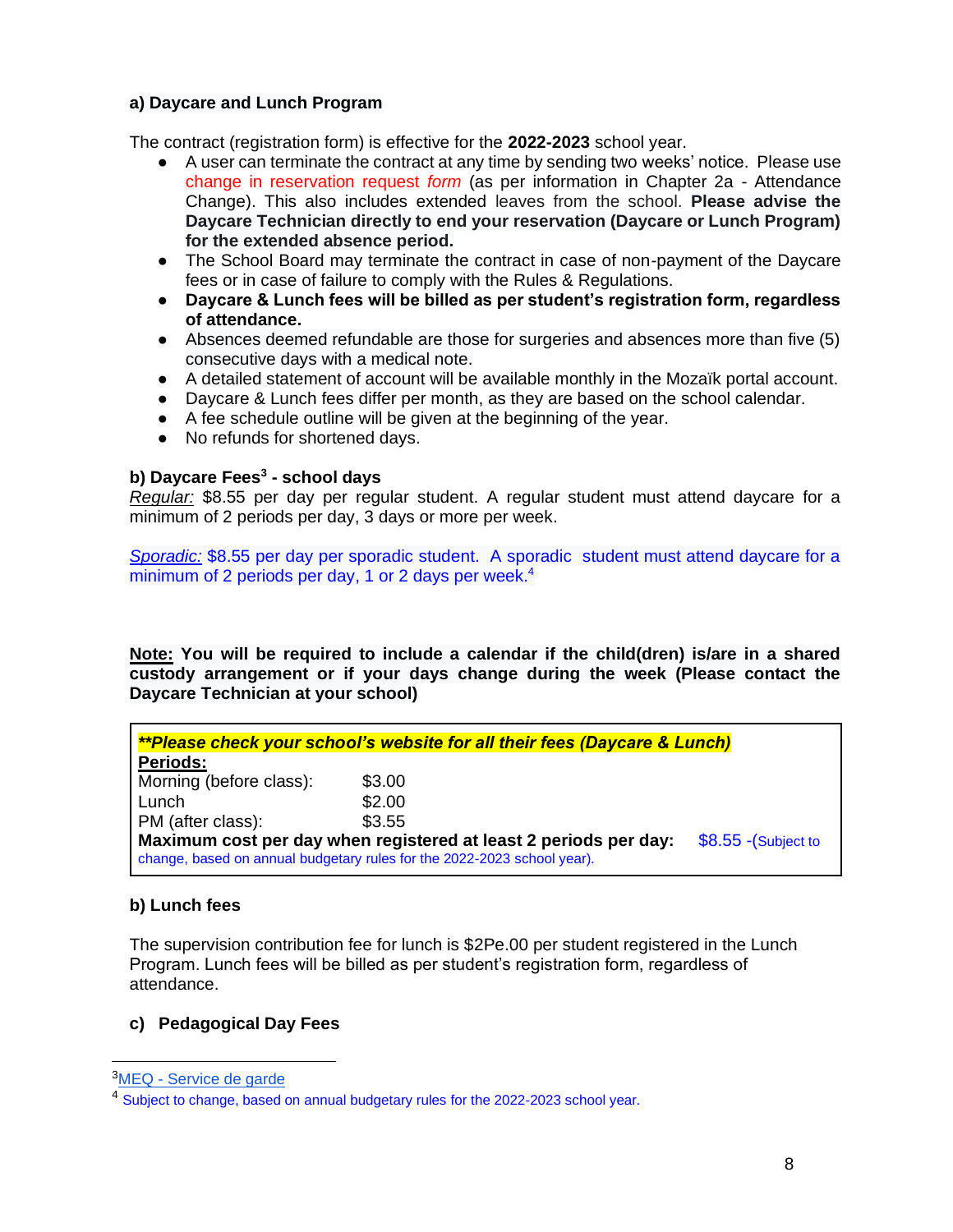The cost is  $$10.00$  (subject to change) per day plus an activity fee, special materials and or busing (if applicable).

# **d) Bank Fees**

An amount of **\$10.00** will be charged for any NSF cheque or bank rejected cheque. Alternative payments may be required if this happens more than once.

# **e) Late Pick-Up Fees**

Parents must make alternate arrangements to ensure that their child is picked up on time, (family member, neighbor, friend) and must call the daycare to indicate who will be picking up the child should it differ from the official registration form. More than 3 lates during the school year, may result in your child's withdrawal from the program. Late fees will be applied upon the time the parent and child leave the building (not entry) – *Fees are \$1 per minute until 6:14pm…then 2\$ per minute from 6:15 pm.*

# **5. PAYMENTS**

# **a) Payment Methods**

A statement of account will be sent (by email/Mozaïk portal) to all users at the beginning of each month. Daycare and Lunch Program Services fees can be paid by Internet, cheque, and by cash exceptionally. You must pay upon receipt of the statement of account at the beginning of the month<sup>5</sup>.

**It is required to make one (1) payment per child (internet, cheque or cash).**

#### **INTERNET PAYMENT**



#### **Online payment is a safe and preferred method & you can register anytime!**

- 1. Access the website of your financial institution.
- 2. Select payments & transfers add payee.
- 3. In the **search bo**x, enter **COMM SCOL LESTER B PEARSON – DAYCARE OR S-GARDE / LESTER B PEARSON - DAYCARE OR S-GARDE.**
	- **ATTENTION:** Do not select Lester B Pearson- Effets scolaire this payee if for school fees only.
- 4. You will be prompted to enter a 19 digits alphanumeric account number after the **SG.**
	- **ATTENTION:** A separate 19 digits alphanumeric number is assigned to the payer (father or mother). This number will appear on the statement of account, under the contact information of each person. Please make sure to select the

<sup>5</sup> Please note that the Daycare/Lunch Program Services can require parents to pay for the service at the start of each months, without contravening any applicable law:<https://www.legisquebec.gouv.qc.ca/en/document/cs/p-40.1>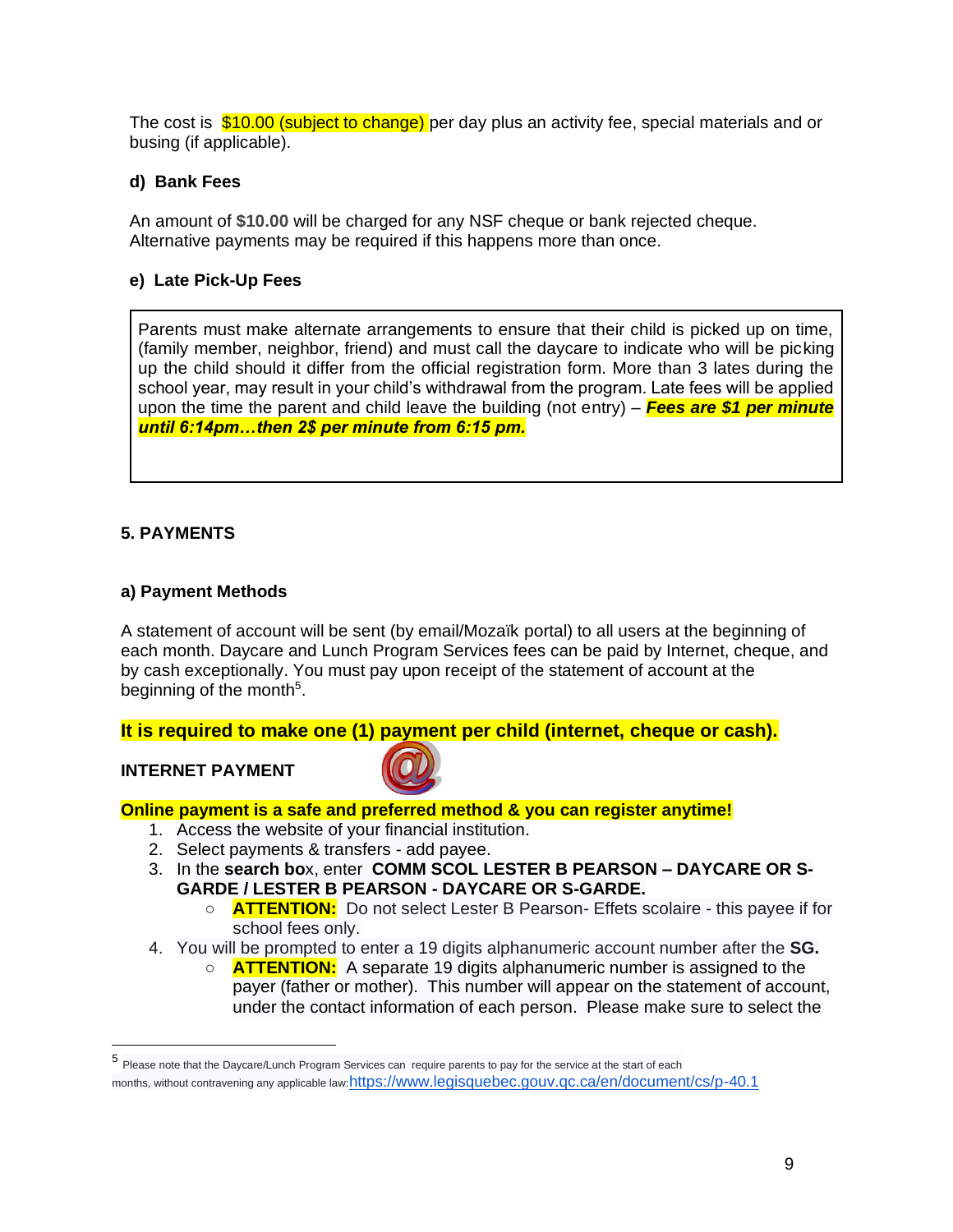correct one.

- A separate **SG** 19 digits alphanumeric number will be assigned per child, per payer. As mentioned above, 1 payment per child, you will need to add another payee as indicated above. Tax receipts will be issued to the payer based on the reference number used. It is very important to verify that it matches the payer paying the invoice.
- **Therefore, the reference number is specific to one school.** If your child changes schools, another reference number will be assigned to you. This includes from JR to SR school.

If you require any help making your internet payment, please contact customer service of your financial institution. Here are those who offer internet payments:

| Desjardins  | RBC Royal Bank         | Scotiabank                  |
|-------------|------------------------|-----------------------------|
| <b>CIBC</b> | <b>National Bank</b>   | <b>BMO-Bank of Montreal</b> |
| TD          | <b>Laurentian Bank</b> | Tangerine                   |
| <b>HSBC</b> |                        |                             |

# **CHEQUES**

The cheques must be made payable to the school. Please indicate the student's name and file number on the back of the cheque.

# **CASH**

Receipts will be issued for cash payments. The receipt will be made out to the payer and this is proof of payment only.

# **(b) Late Payments**

No late payments will be tolerated. Failure in respecting the financial payment agreement, may terminate the service agreement. As a result, the student may be denied access to the Daycare Service, until payment is received, or payment arrangements are made with the Principal or Daycare Technician. Please note that unpaid amounts represent a debt owing to Lester B. Pearson School Board that remains unpaid even if there is a school change.

# **(c) Tax Receipts**

Tax receipts will be issued at the end of February (provincial and federal according to the laws governing school daycare services<sup>6</sup>). The receipt will be issued to the payer. The social

<sup>6</sup> [MEQ-financement](http://www.education.gouv.qc.ca/contenus-communs/parents-et-tuteurs/services-de-garde/financement/)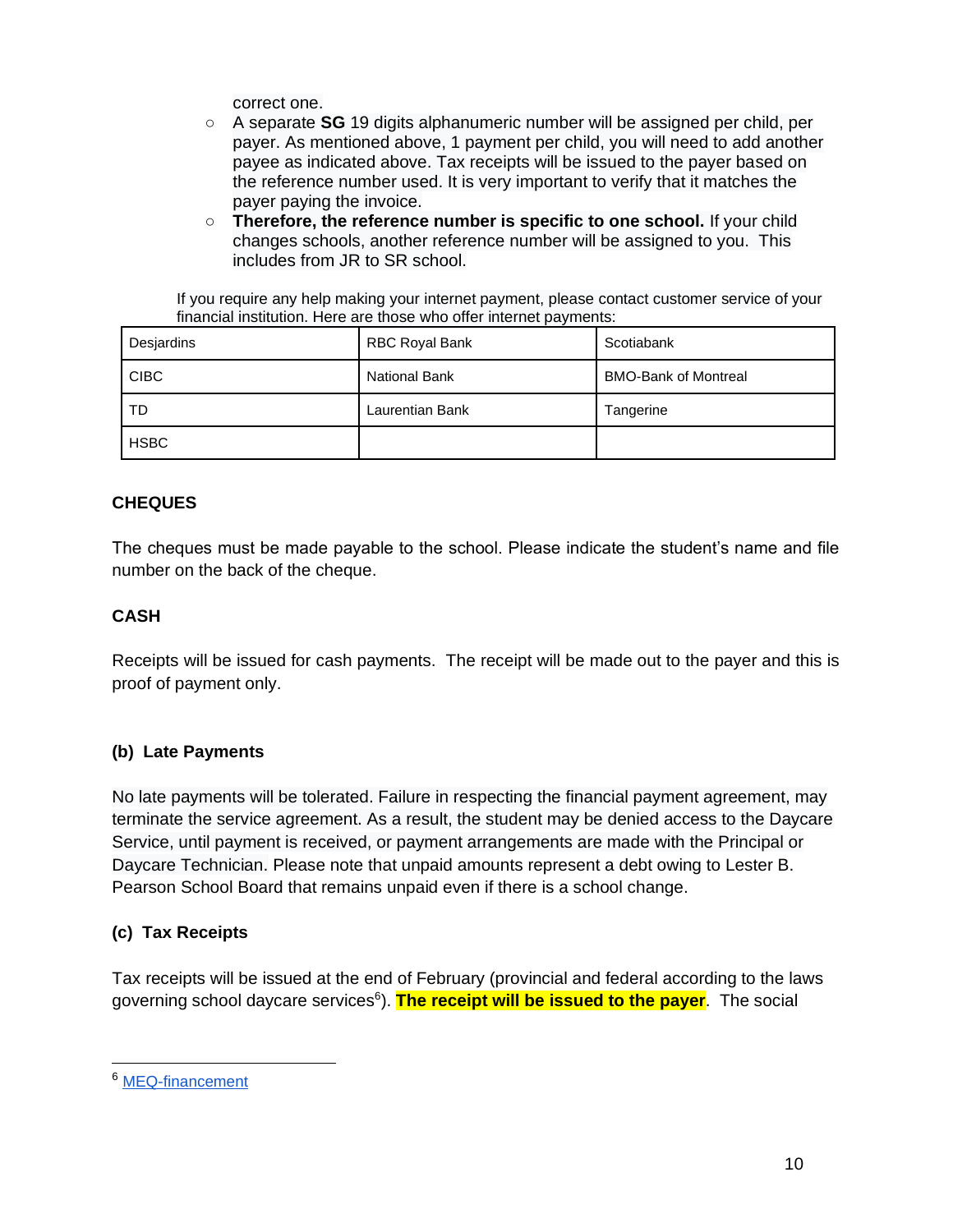insurance number is mandatory for every payer, unless the box indicating; "I wish to withhold my social insurance number" is checked on the registration form.

The current year tax receipts are available in the Mozaïk portal account. Please note, the payer must be the person with the Mozaïk portal account.

| DAYCARE/LUNCH SERVICE                                                       | FEDERAL      | <b>PROVINCIAL</b> |
|-----------------------------------------------------------------------------|--------------|-------------------|
| Regular daycare fees-calendar days                                          | Eligible     | Non-eligible      |
| Sporadic fees - calendar days                                               | Eligible     | Non-eligible      |
| Lunch fees - calendar days                                                  | Eligible     | Eligible          |
| Pedagogical days - as per school<br>calendar                                | Eligible     | Non-eligible      |
| Pedagogical days (difference<br>between the \$8.55) and pedagogical<br>fee) | Eligible     | Eligible          |
| Pedagogical days - Activity fees                                            | Non-eligible | Non-eligible      |
| Late pickup fees                                                            | Eligible     | Eligible          |
| NSF fees                                                                    | Non-eligible | Non-eligible      |
| Meal/snack fees (if applicable)                                             | Non-eligible | Non-eligible      |

# **6. SECURITY**

# **a) Ratio**

**Daycare:** As per government regulations and standards, the ratio is 1 educator per 20 students.

**Lunch Period:** As most of our schools do not have cafeteria's, the ratio is 1 per classroom size, supervised by an educator or student supervisor.

# **b) Absent Students**

If your child is absent from school (daycare/lunch program and class), you must notify the *(School absence line for school/ the daycare line or email the technician for Daycare /Lunch program.*

# **c) Last-Minute Changes**

For safety and security of all students, daily changes to your child's daycare schedule will not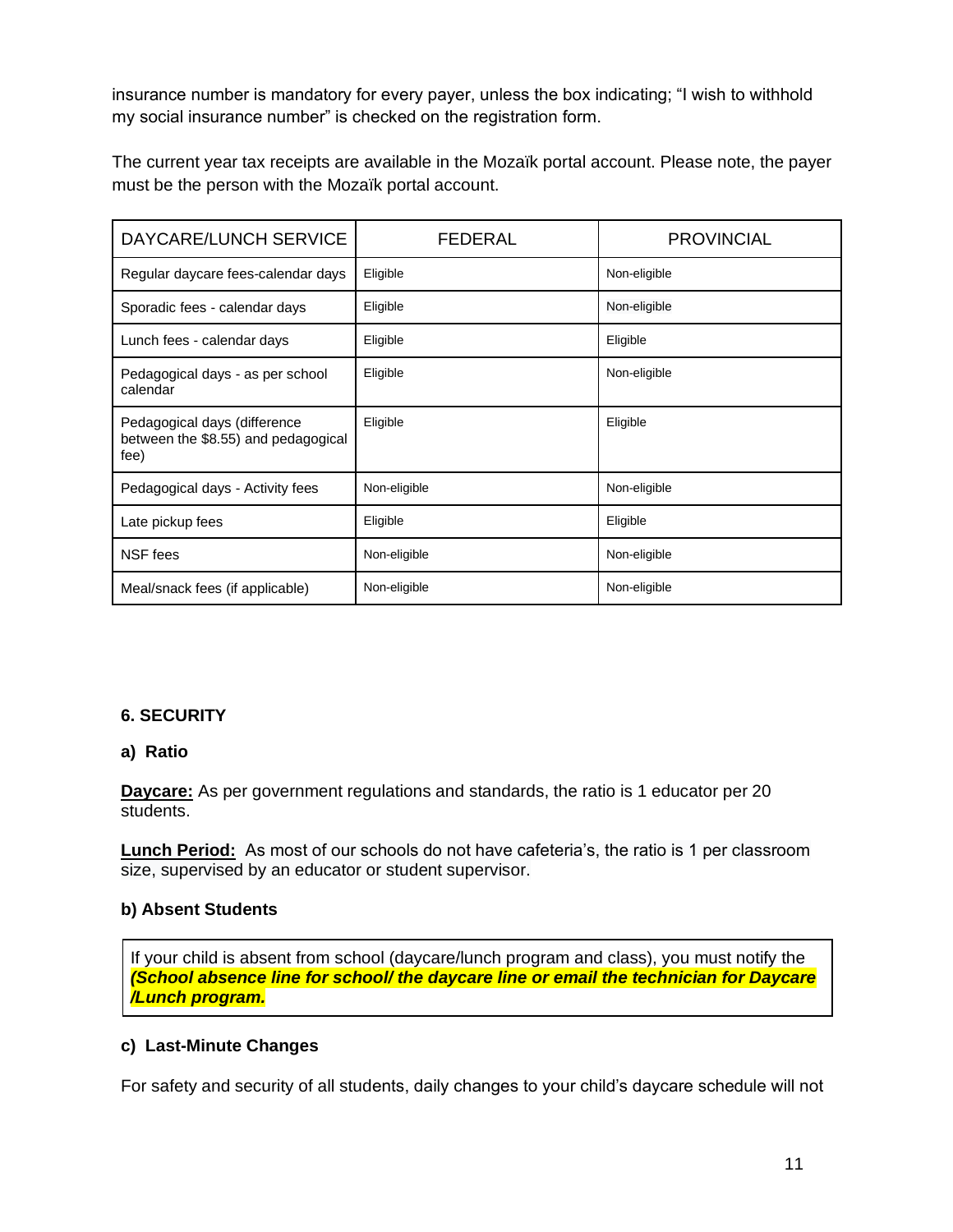be accepted.

*Please check your school's website for more information*

# **d) Drop-Off – Pick-Up - Daycare**

For safety and security reasons, students must be accompanied into the daycare each morning by a parent or guardian.

For safety and security reasons, the alternate authorized pickup person will be required to show ID.

Written or email authorization is necessary in order for students to be released to persons other than the parents or legal guardians identified on the registration form.



Written or email authorization is required for a student to leave the school premises by themselves or it must be identified when registering for Daycare in the Mozaïk portal account.

*Please check your school's website for more information*

# **e) Lunchtime Dismissal**

Written or email notification **to the school office or the Daycare office** is required for all lunchtime dismissals. Parents or legal guardians may be asked to present ID and sign the student out.

Students registered in the Lunch or Daycare Program must have written or email notification in advance in order to leave the premises alone during Lunchtime.

# **f) Emergency Measures**

If emergency measures are implemented, it might be necessary to relocate daycare/lunch program students.

The relocation center is:

*Please check your school's website for more information*

# **7. HEALTH**

# **a) Nutrition**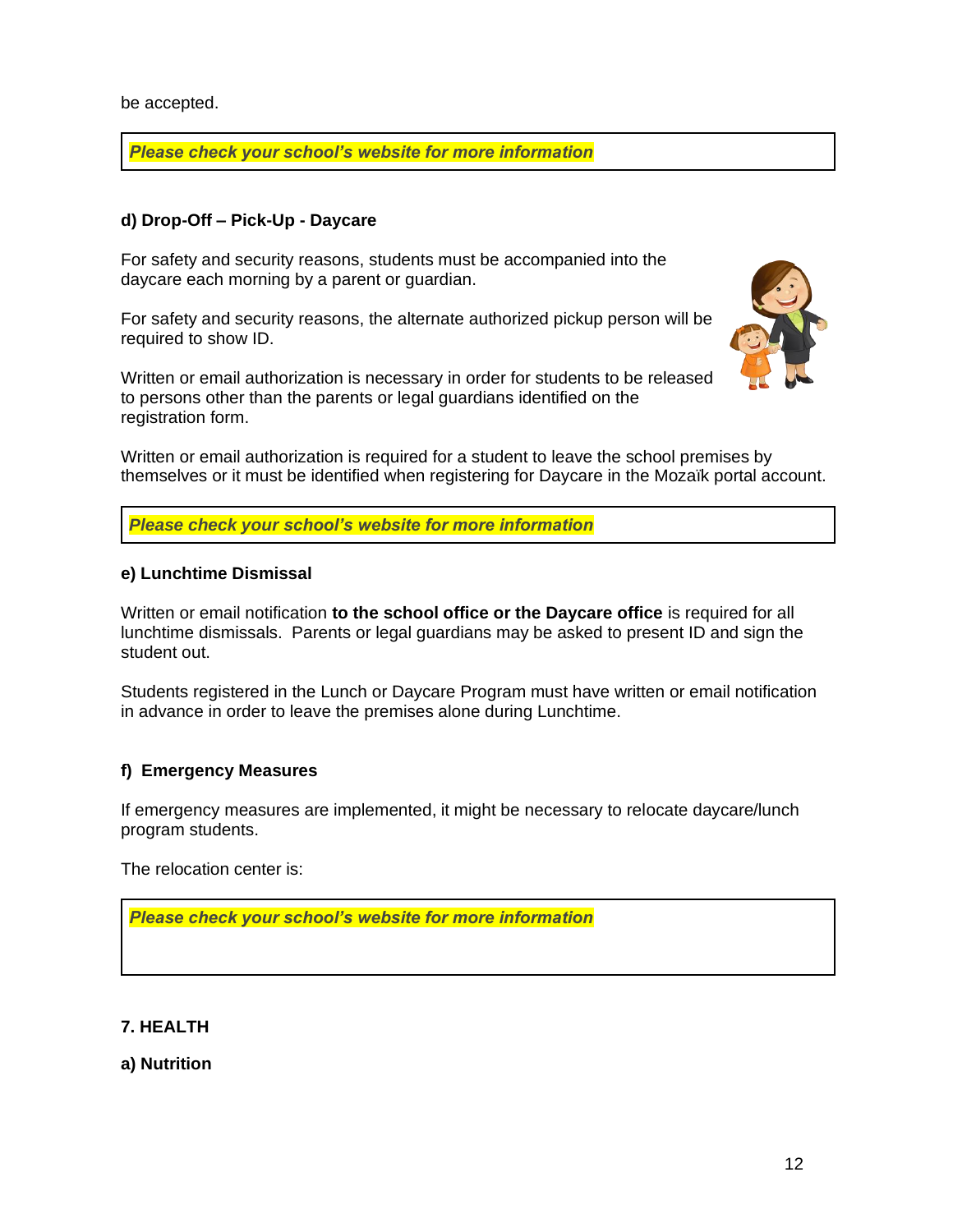The Lester B. Pearson School Board has a Food & Nutrition Policy, & Food Services & Nutrition, please review our website: [Food & Nutrition Policy;](https://www.lbpsb.qc.ca/wp-content/uploads/FINAL20Food20and20Nutrition20Policy20-20Adopted202018-01.pdf) [Food Services & Nutrition](http://nutrition.lbpsb.qc.ca/)

# **b) Allergies & Medication**



Please refer to our Policy on Safe & Caring Schools for more details, please review our website - Section: Distribution of Medication in Schools & Centers - pages 31 to 41. **[Safe and Caring Schools Policy](https://www.lbpsb.qc.ca/wp-content/uploads/Policy20on20Safe20and20Caring20Schools_Nov202016-v6_asof2017JAN11.pdf)** 

*Please check your school's website for more information*

# **c) Sick Students**

Should the student become ill during the day, the parent or legal guardian will be contacted as soon as possible, or the emergency names and numbers listed on your registration form will be used. Parents are required to make arrangements to have the student picked up ASAP.

# **d) Emergency**

In case of a severe illness or accident, the required actions will be taken (call emergency services or provide first aid). The parent or legal guardian will be contacted as soon as possible, or the emergency names and numbers listed on your registration form will be used.

If an ambulance is required, all the costs will be paid by the parents.

# **8. COMMUNICATION**



The Technician reports directly to the Principal, who is responsible for all aspects of the Daycare and Lunch Programs. The Daycare Technician is authorized to answer any questions.

Please contact: *Peggy Scott*

# **9. DAYCARE AND LUNCH PROGRAM ORGANIZATION**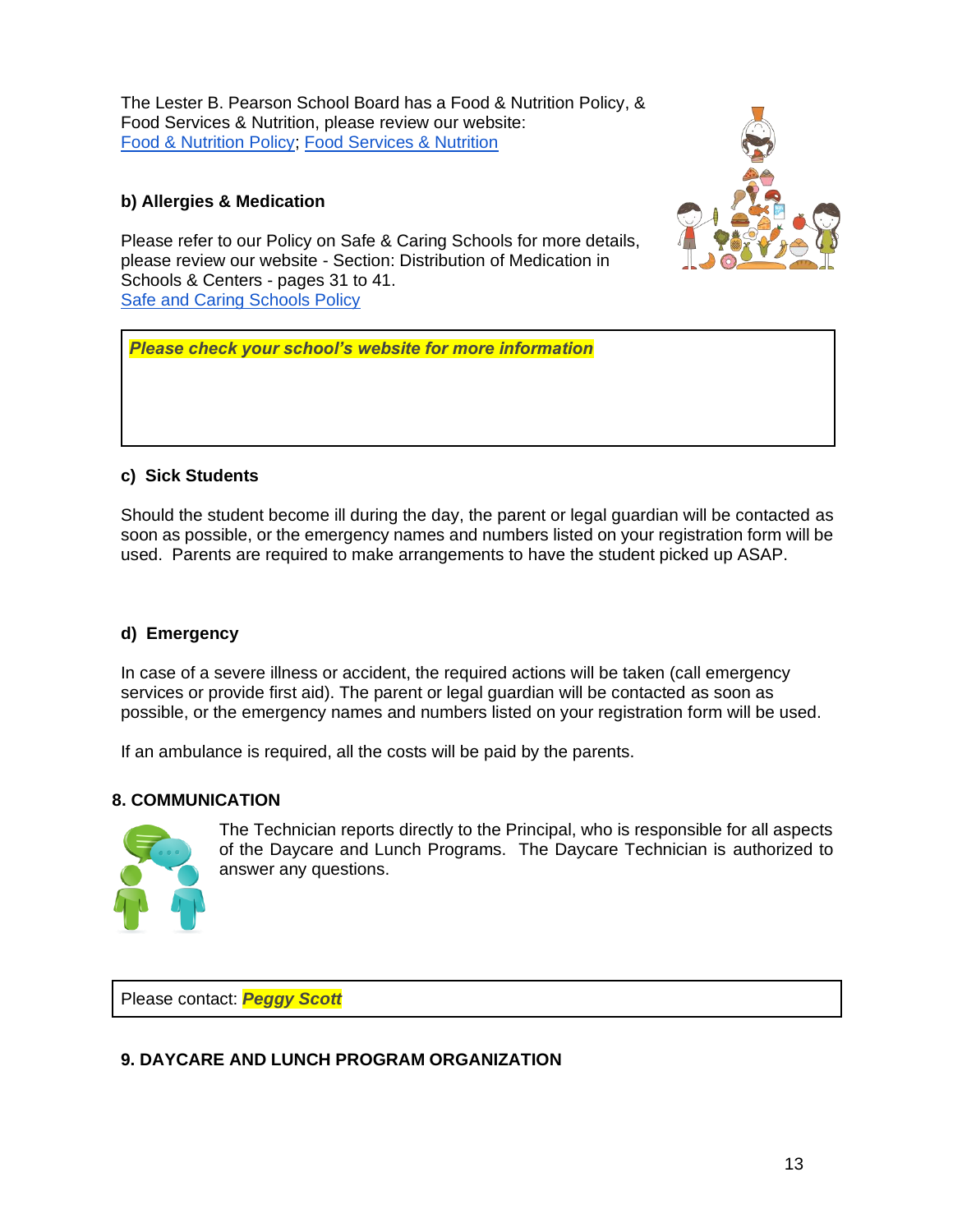# **a) Arrivals & Departures**

**Arrival** (7h00 to 7h50): parents go to the Daycare entrance. An educator greets the children; quiet games are planned until the bell rings.

**Departure** (2h40 to 18h00): parents go to the Daycare entrance. The child is called on a walkie-talkie. He/she meets the parent with all his/her personal belongings. Some schools use the Hop-Hop App.

Please note that the person in charge at the entrance will call children only after buses are gone at 2h35. (*Please check your school website for more information)*

# **b) Personal Belongings**

Personal belongings must be identified, including the lunch bag. The daycare program is not liable for lost items.

# **c) Dress Code**

Running shoes are mandatory for all gym activities. Please refer to your child's agenda or the school website for dress code regulations.

*Please check your school's website for more information*

# **10. LEGAL BASIS**

The Quebec Government established standards by regulation, according to section 454.1 of the *Education Act*, for the provision of childcare in Quebec schools.

The Governing Board, according to section 256 of the *Education Act*, agrees with the school Principal on the organization arrangements for daycare service.

The Governing Board is mandatory. Its role is defined in the *Education Act* (approves conduct and security rules; approves the use of premises, etc.).

Regulation respecting childcare services provided at school, 1-13.3, r.ll, a.I4(Regulation adopted under *the Education Act* (L.R.Q., c.1-13.3, a. 454.1)

# **11. INFORMATION ON DAYCARE PARENT USER COMMITTEE**

Section 256 of I-13.3 - Education Act of the regulation respecting childcare services provided at school, specifies that the governing board MAY form a daycare parent user committee<sup>7</sup>. Please read information below:

<sup>7</sup> <https://www.legisquebec.gouv.qc.ca/fr/document/lc/i-13.3>